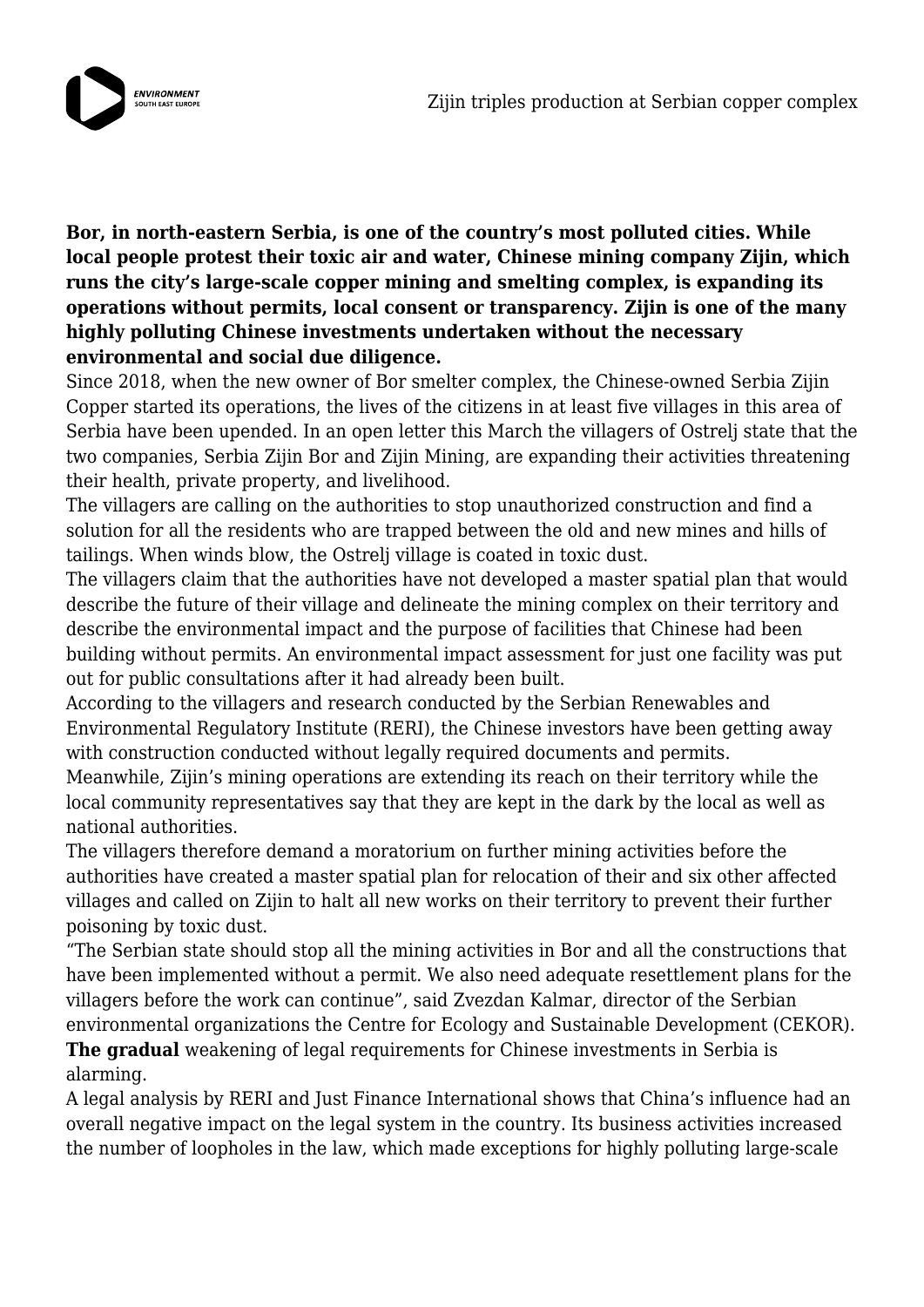

infrastructure investments, predominantly from Chinese enterprises or financed by Chinese state loans.

The problems have also been addressed in a resolution from the European Parliament 2021.The European Parliament called on Serbia to strengthen its legal compliance standards for Chinese business activities and sent a warning to Belgrade that its behavior is jeopardizing the country's European accession process.

**For several years now,** both the Serbian government and the Chinese company have ignored the legal irregularities of the Zijin copper mining and smelter projects. However, some attempts have been made to address the problems in Bor.

For example, in April 2021, Serbian authorities suspended construction work at the Jama mine, core to Bor's operations, after the company failed to comply with environmental standards. In April 2022, after thousands gathered to protest the project in Belgrade, Serbian authorities halted the operations of Zijin citing environmental pollution. But the attempts did not satisfy the protesting citizens and are regarded as temporary solutions without dealing with the fundamental problem of the operations.

The affected villagers call the government for transparency. They claim that the monitoring of ongoing mining and production activities that could put their lives in peril remain to be ignored by both the Serbian authority and the Chinese who operate Bor cooper mine. One major uncertainty is what impact the Zijin operations will have on the Krivelj river. The river is of utmost importance for the livelihood of the farming community and the villagers' fears that Zijin is actively working to change the course of the river since it is blocking their way for a new tailing dam.

The waste from Serbia Zijin Copper operations is deposited on an old dam under which was built a tunnel that secures the Krivelj river's flow to Ostrelj village. In the end of 2021, the drainage tunnel showed cracks and local media report that toxic substances have leaked into the river. This weakness in critical structure have been identified more than a decade ago, but the authorities failed to tackle them.

In 2007 Serbia started negotiations with the World Bank to build a new drainage system for wastewater to clean that dam. But the country never took to the loan and the project was shelved by 2015. Now, with Zijin expanding its operations more than two times compared with the past and the problem with the dam is still not solved.

The dam holding the toxic waste represent environmental hazard that could not only endanger villages around Bor such as Ostrelj, but also regional capital Zajecar and the town of Negotin. The spill could roll further downstream into the Timok river and all the way to Danube, causing transboundary pollution in Romania and Bulgaria.

So far, the Serbian government, which owns a stake in one of the two locally owned companies has turned a blind eye to various violations of the procedures and Zijin is not making any serious attempts to mediate with the citizens in Bor. Now the pollution is